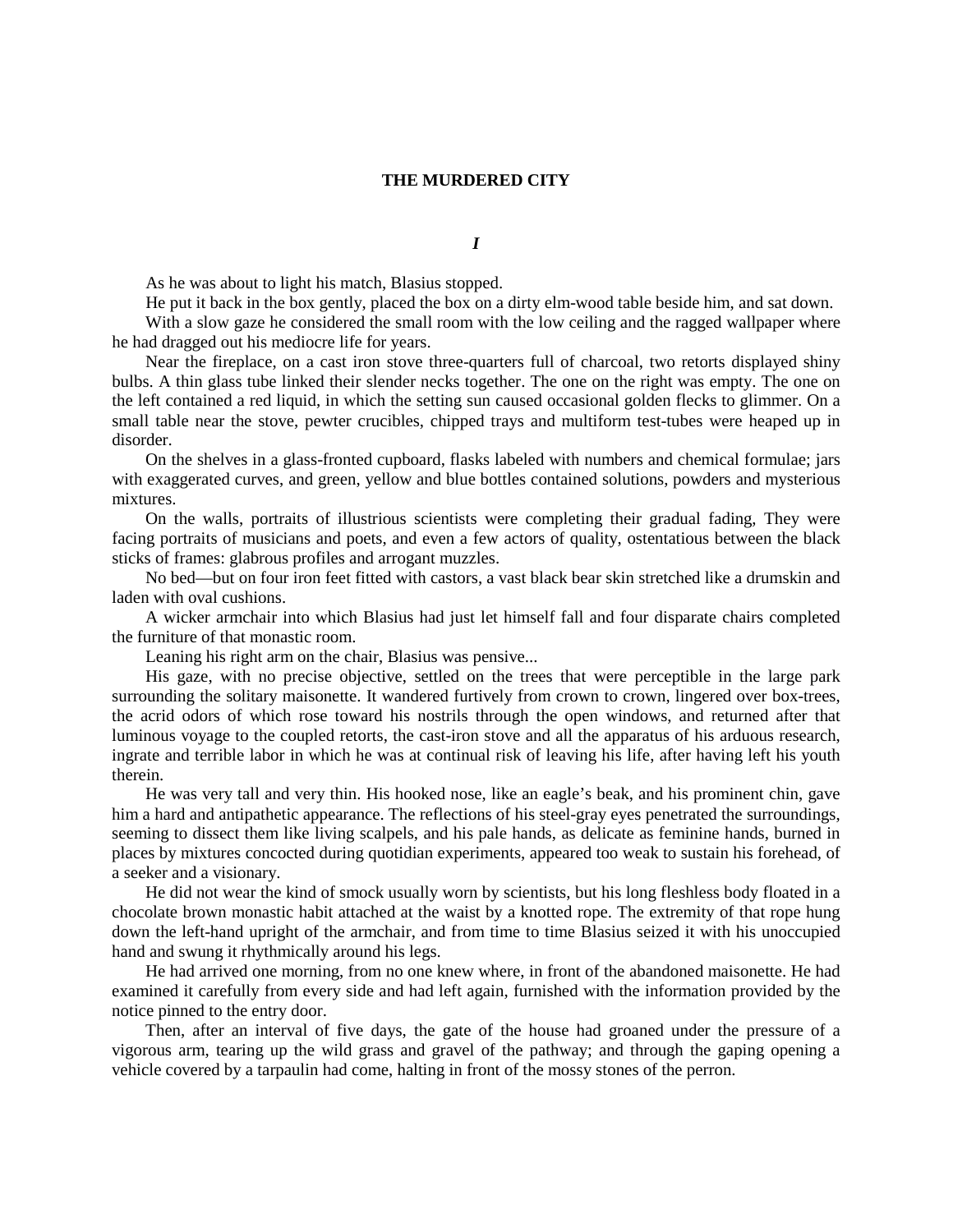Moving in, accomplished by Blasius without any external aid, had not taken long. No neighbor, in any case, was disturbed by the resurrection of those lethargic walls, for the dwelling least distant from the retreat was more than an hour's walk away.

The vehicle departed the same evening. The gate closed again, and silence extended its soft wings once again over the closed garden and the leafy hermitage.

Having organized his material life, choosing the suppliers who were to provide him with food and drink, Blasius installed his laboratory, and, deaf to the appeals of any ambient joy and splendor, he set to work.

Day and night, for years, he buried himself amid his retorts and crucibles. When his effort was crowned by a result, when another discovery was added to the previous discoveries, Blasius untied his belt of rope, took off his monk's habit, donned inelegant garments and took a train to the distant city. He stayed there for a week—rarely two—and then, still alone, still mute, he returned to his retreat and recommenced his labor.

He went back to it, driven by an invincible force, but with death in his soul. For, every time he departed for the somber city, taking with him the formula of a new discovery, he came back having been thrown out, demolished and soiled by the arbiters of renown and science, with such commentaries that be doubted himself for months.

During his tragic returns he dreamed of crazy vengeances. He extended his ascetic fists toward the abominable horde, and he wrapped in his hatred the most criminal, the purest and the most pitiful ideas.

Then the days went by, gray or blue. The peace of the next day attenuated the fury of the one before, and gradually, in slow animate undulations, serenity entered into him again. He found himself calm enough once again to reflect, to measure the vanity of his anger. And he continued his bitter route, without friends, without affection, alone in a insensible world, like an autumn leaf blown by the north wind in the middle of a forest.

Avenge oneself? On whom and on what? Does one avenge oneself on the world when one is, as he had been for forty years, a poor creature of impotence and obscurity? Does one avenge oneself on life when one has always vegetated on the margin of one's fellows, and when one does not even possess an exact notion of existence? Oh, yes! He would have avenged himself if he had been able to remain malevolent to the end. But to savor vengeances like those he desired, it is necessary to be rich and powerful, and he was, alas, neither powerful nor rich. Then again, it was better to resign oneself, to accept from life that which it wants to give, without extenuating oneself demanding the impossible.

And thus, he had come to bury himself in the depths of this valley, away from habitual routes, in an area similar to neighboring areas, but more deserted.

He had chosen this house, which the weight of ivy, wisteria and odorous foliage seemed to be crushing; this house, which gave him the impression of kneeling before the immense solitude. And little by little, after heart-rending dolors, the quietude of the surroundings submerged him. The charm of that adorable summer circled his scarred heart like a great veil of perfumes and harmonies; and in the pure air, in the healthy and limpid atmosphere, the creative force of his brain was multiplied tenfold.

Once again, after all, he became the visionary infatuated with the ungraspable. Tomorrow he would accomplish such prodigies that perhaps his enemies would finally recognize him as the foremost among sages. And before that contrition, before that reparation, he would forget everything; and nothing more would prevent him henceforth from arriving at the realization of the great work to which he consecrated all his genius, incessantly and without weakening. For, since the failure of his *Treatise on active and passive cerebral phenomena*, Blasius, who had sounded the arcana of chemistry, physics and occultism, had abandoned the elevated psychic, esoteric and spiritualist science in order to absorb himself uniquely in experiments in transmutation.

With an obstinate patience, in his rudimentary laboratory, he had studied the properties of radium. Progressively, in the course of dangerous trials, but from which he had always emerged without serious accidents, he had disintegrated that simple substance into a series of new elements.

And today, in the splendor of this regal dusk, he had prepared an experiment whose success would permit him, later, to regulate all the phases of the spontaneous transmutation.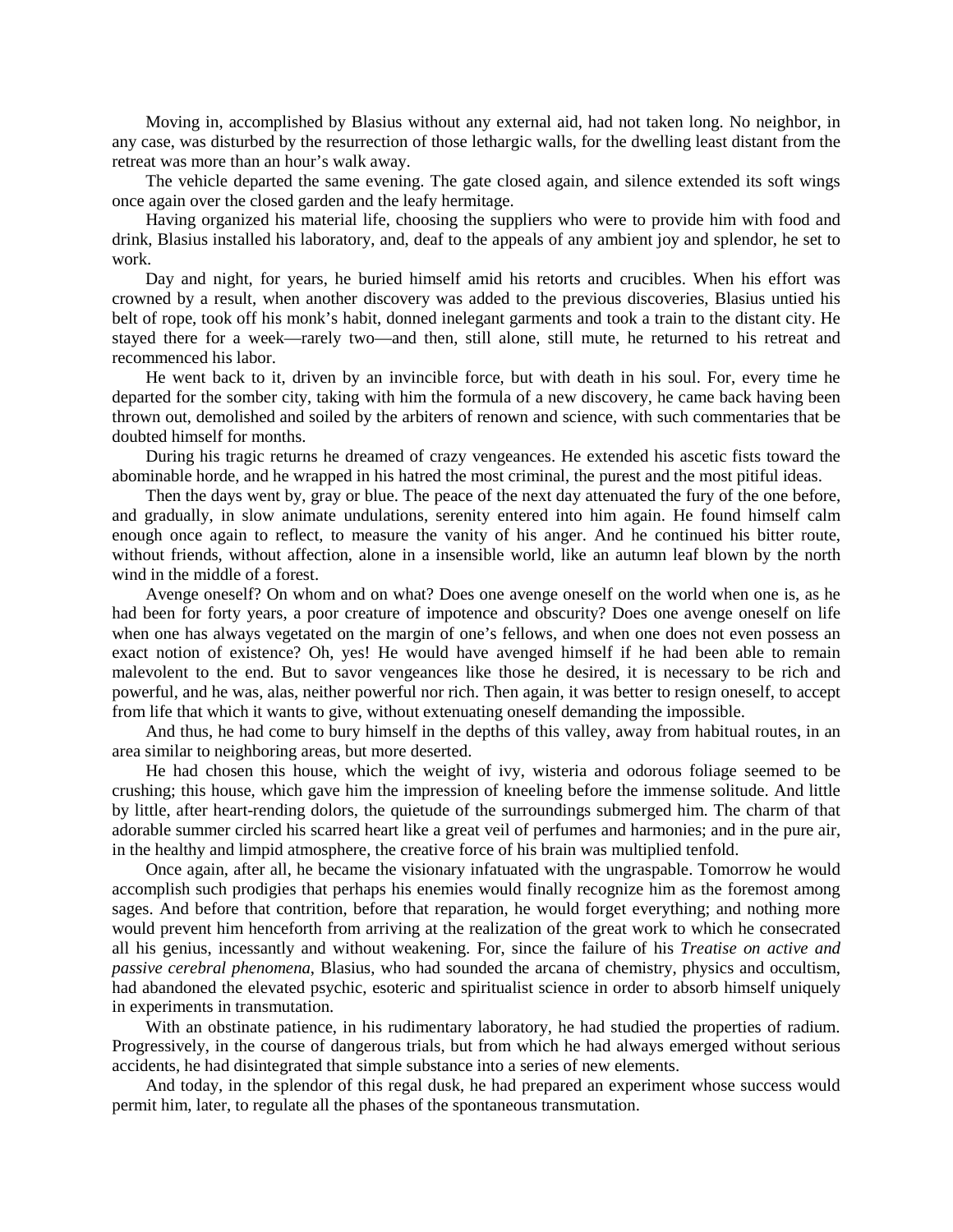He would triumph, he was certain of it. But a sudden anguish gripped him at the moment of action; and he, the audacious, the resolute, dared not even strike the match that would ignite his burner.

And then, what was the point? If he succeeded, did he imagine, perchance, that the masters would recognize his success? As from each of his journeys, he would come back from that one trailing his feet through the mud, defamed, more beaten down than ever by human stupidity and injustice.

Outside, night was falling gradually. The wind seemed to be expiring amid the foliage of the plane trees and the flowers on the bushes. The cries of birds could no longer be heard, and in the distance, on the slope of some fissured hill, two owls were launching nostalgic ululations into the star-spangled air. In the great nocturnal silence, compounded from a thousand imperceptible sonorities, the heart of the solitary individual constricted. He could not resolve to quit his armchair, approach the stove, heat the retorts and tempt God.

And yet he had to. He had to! He had to dare, under pain of failing in his own eyes.

And suddenly, he got up, determined.

He struck his match, first lit the incandescent lamp that he used for illumination, and then, with the same piece of ardent wood he set fire to the paper on which the charcoal was heaped.

The sheets twisted; with a dull growl the flame was engulfed in the sheet-metal flue, and the charcoal began to crackle with little dry sounds. Gradually, the entire hearth reddened, and, with a monotonous song, globules agitated in the bulb of frosted glass

Leaning over the stove, Blasius followed the progress of the heat with a passionate attention. A thermometer fixed to the interior wall of a retort indicated the exact temperature to him, and vapors were already flowing, in little spurts, through a hole pierced at the summit of the tube linking the two instruments.

Now the mixture was approaching boiling point. The vapor became denser and spread, whistling, into the laboratory. Large bubbles departed from the bottom of the retorts, traversing the liquid mass from bottom to top, and came to burst on the surface with the gurgles of a sick man choking on his own fluids.

The chemical compound gradually turned from red to blue, with glints of orange. Then the boiling was affirmed.

Blasius leaned toward the thermometer more attentively. At the same time he took out his watch, and placed it close to him on the stove, ready to remove the retorts when he judged the moment opportune.

He counted the seconds in a low voice, in order to operate with more certainty.

As he pronounced the number six, an explosion pulverized the receptacles, caused the chemical composition to spurt up to the ceiling in circles, jets and droplets, while the violence of the blast threw the experimenter backwards, and an unbearable acridity invaded the small room. Ruddy, heavy smoke, spread like a carpet over the floor by awkward hands, rolled around faded drapes, flattened beneath portraits, was incrusted in the interstices of frames, and gradually extinguished the fire. Mephitic odors spread through the laboratory, seizing Blasius by the throat, interposing themselves between the pure air and his nostrils. He struggled, trying to reach the exit, or to reopen the window, which he had carefully closed at the beginning of the experiment. It was in vain; asphyxia defeated him. The more he opened his mouth in order to gulp the salutary air, the more the nauseating gas plunged into his lungs.

Then he tried to call for help; but nothing emerged from his throat but muffled roans. And, more implacable from one second to the next, the mysterious poison paralyzed him. Like an inert mass, he collapsed next to the armchair; he stayed there for a long time, unconscious.

Meanwhile, the yellow vapors accomplished their slow ascensional labor. Having surpassed the top of the cupboard in which Blasius stacked his bottles and glassware, they stopped at the ceiling and maintained themselves there like miniature clouds beneath a sky of sorcery. They formed a compact layer, and from one minute to the next the particles of gas still lingering in the room came to add to that lake of moving smoke. By rising up in that fashion they cleared the atmosphere. And when there was no longer any noxious swirl in the laboratory, the salutary air returned to Blasius's nostrils.

First he agitated feebly and moaned. Then he tried to move, sensing his strength reborn. Painfully, he pushed himself up, supporting himself on his hands. His eyes, adapting to the obscurity, gradually distinguished objects and furniture. He dragged himself to the table, found a lighter in his pocket, and was